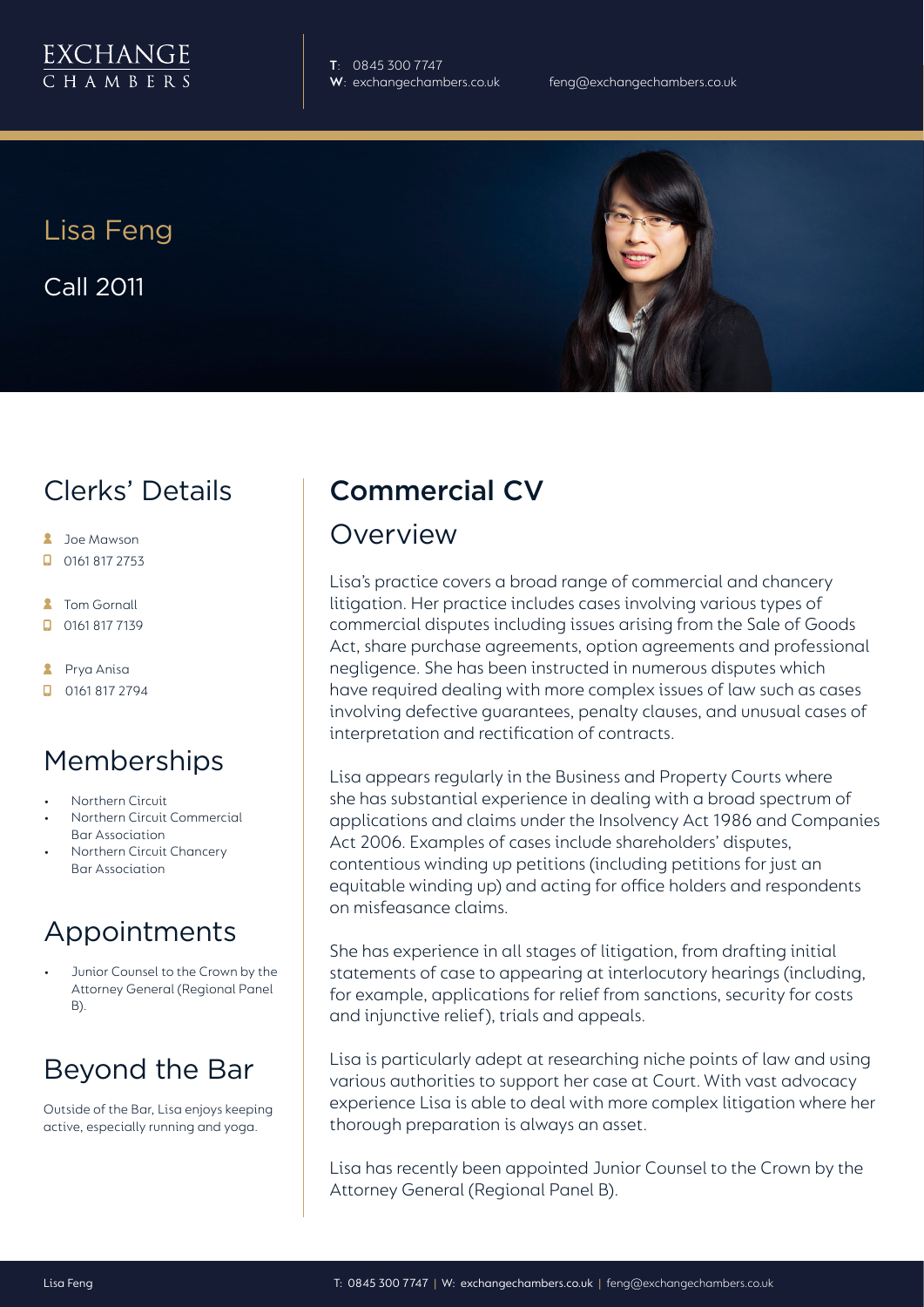

## Cases

*Highways England v Aviva*: Successfully acting for Highways England in a multi-track quantum only trial where the Defendant had caused a significant oil spill resulting in damage to the motorway. The trial involved complex issues on causation in respect of the extent of damage, nuanced legal arguments as to whether general or special damages were appropriate and detailed cross examination of the Defendant's expert quantity surveyor.

Acting as junior counsel for the Claimant in a high value and complex claim involving issues of breach of trust against the Defendant executor for misappropriating sums from the deceased's estate.

Successfully resisting an application for relief from sanctions and obtained judgment in claim worth over £200,000.

*A v L*: Successfully resisting an application to set aside a statutory demand which was issued for over £800,000 as sums due under a personal guarantee. Case involved consideration of commissions and clawbacks in contracts with insurance intermediaries.

*W v L*: Successfully resisting an application to set aside a statutory demand for sums due under a personal guarantee. Case involved analysis of technical legal points surrounding whether the applicant could be estopped from challenging the guarantee on the basis that it had not been properly witnessed and consideration of the principles in Shah v Shah [2001] EWCA Civ 527

*K v B*: Acting for Claimants in a complex professional negligence claim against conveyancing solicitors where solicitors had failed to protect client from purchase monies being taken by a third party

*M & Ors v A & Ors*: drafting proceedings and advising on a professional negligence claim against solicitors involving issues of mortgage fraud.

*KP v B*: successfully defending a car finance company from a claim alleging defects in a vehicle.

*C v K & Anor*: successfully obtaining judgment for a hotel and defending an argument contending that a liquidated damages clause was a penalty.

*A v J*: advising a pawnbroker in relation to a dispute arising from a cheque- cashing facility which required detailed consideration of the Consumer Credit Act 1974.